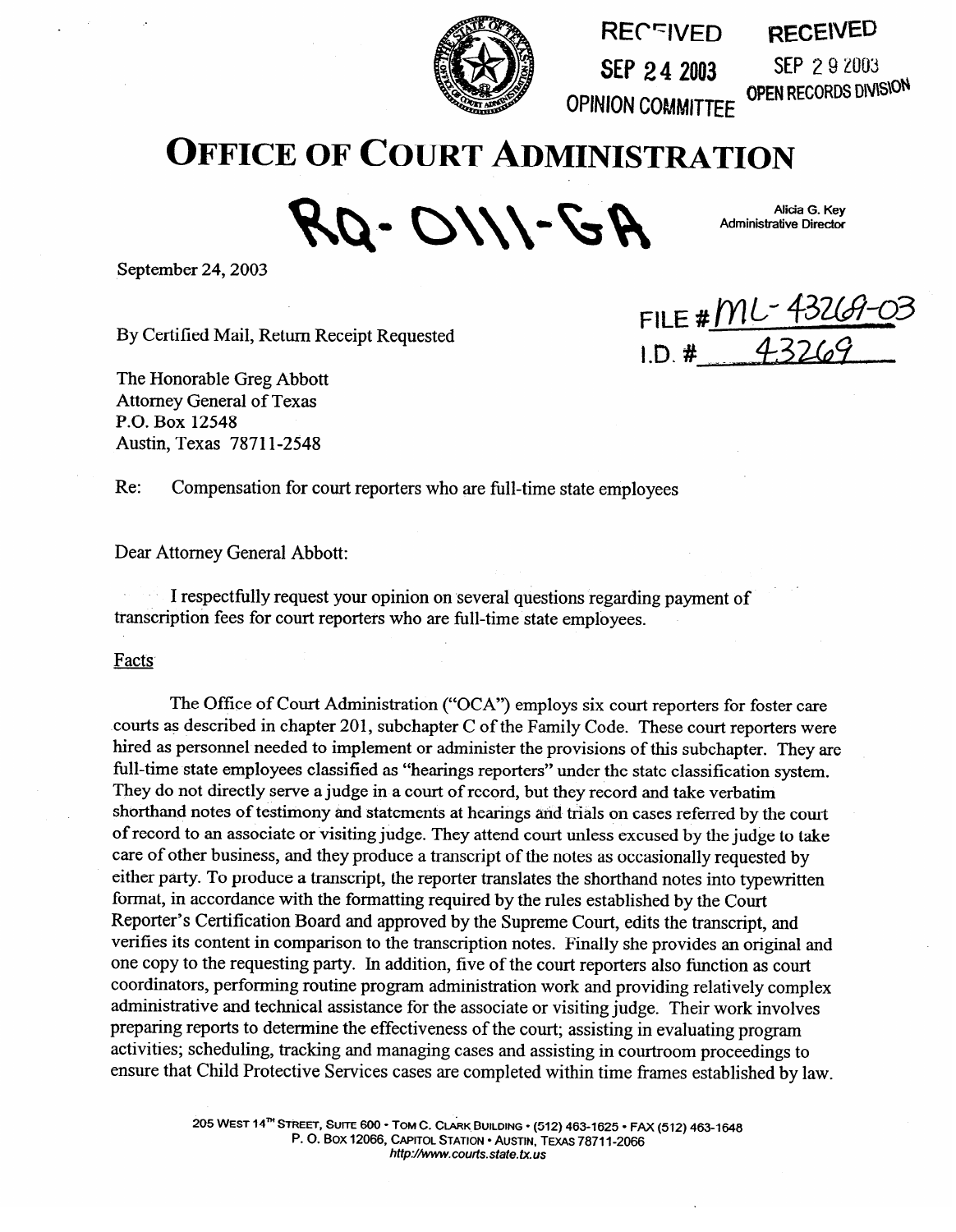The Honorable Greg Abbott September 24,2003 Page 2

Questions Presented and Discussion of Issues

1. Is a court reporter who is a full-time state employee required by law to charge a fee for the preparation of a transcript?

Rule 35.3(b) of the Rules of Appellate Procedure provides as follows:

"The official or deputy court reporter is responsible for preparing, certifying, and timely filing the reporter's record if:

(1) a notice of appeal has been filed;<br>(2) the appellant has requested that the

the appellant has requested that the reporter's record be prepared; and

(3) the party responsible for paying for the preparation of the reporter's record has paid the reporter's fee, or has made satisfactory arrangements with the reporter to pay the fee, or is entitled to appeal without paying the fee."

Section 52.047(a) of the Government Code provides in pertinent part as follows:

"A person may apply for a transcript of the evidence in a case reported by an official court reporter. . . and the reporter shall furnish the transcript on payment of the transcript fee . . . ."

These court reporters are not official court reporters because they are not appointed under Section 52.041 of the Government Code. We question, however, whether the nature of their duties and the circumstances of their appointments would require them to charge a fee under the provisions of Rule 35.3 and Section 52.047.

Even if the court reporters are not required to charge a fee by the cited provisions, OCA questions whether providing transcripts free of charge to the requesting party would be unlawful or inadvisable. Because only parties in counties served by a foster care court would receive a state-funded benefit not provided to other litigants, such a practice may appear to favor some parties over others.

We respectfully request your opinion whether the OCA court reporters are required to charge a fee for preparation of transcripts. In addition, we respectfully request your opinion on the following questions.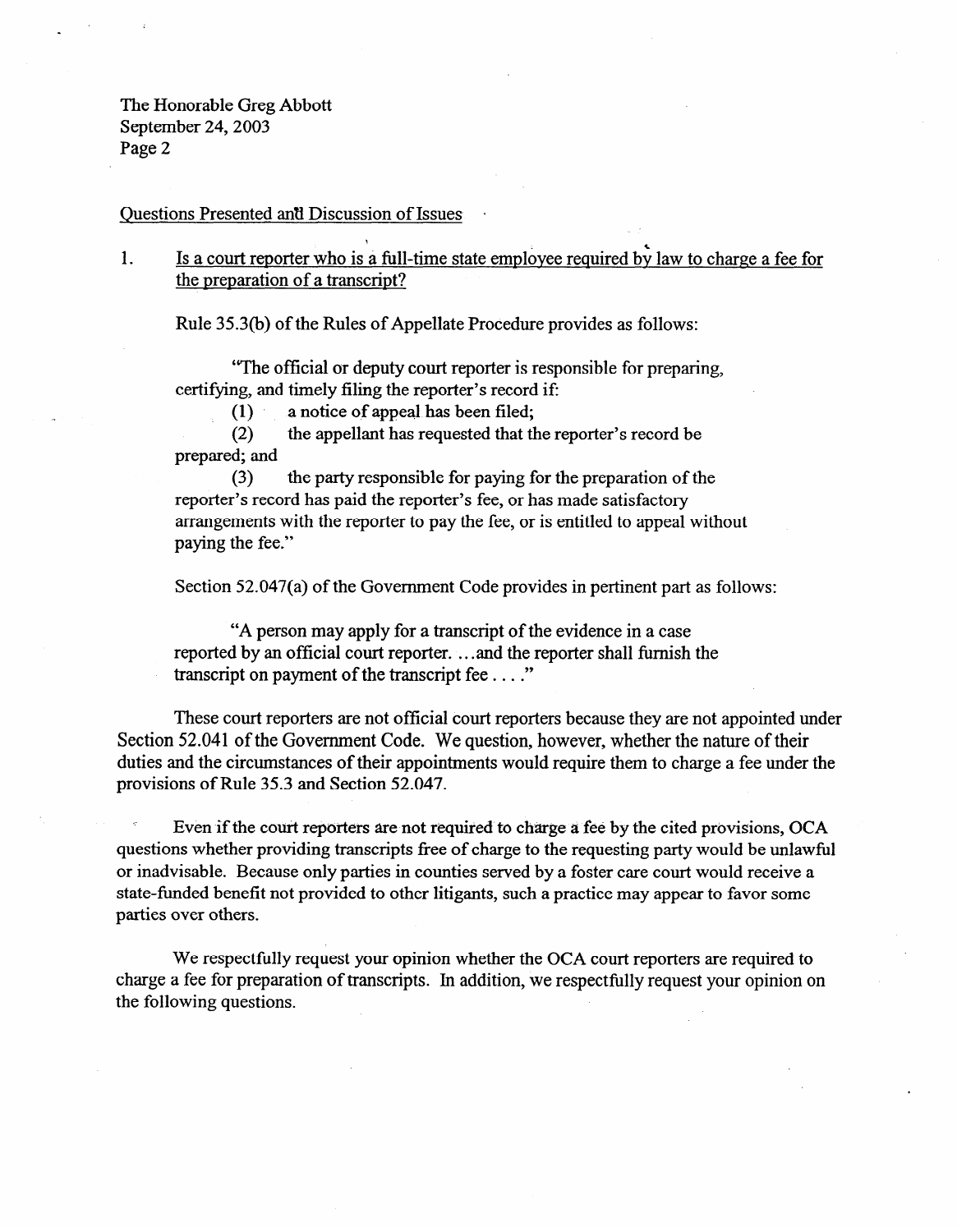The Honorable Greg Abbott September 24, 2003 Page 3

## 2. Mav a court reporter who is a full-time state employee receive a fee for the preparation of a transcript while on state time?

As state employees, the OCA court reporters are subject to Section 659.020 of the Government Code, which provides as follows:

"A state employee employed by a state agency as defined by Section 658.001 whose position is classified under Chapter 654 . . . may not receive a salary supplement from any source unless a specific grant of authority to do so is provided by the General Appropriations Act or other law."

Because there is no grant of authority in the General Appropriations Act for them to do so, the OCA court reporters are prohibited by this statute from receiving a salary supplement. If the fee charged by a court reporter for preparation of a transcript is a "salary supplement," then OCA's court reporters are prohibited from receiving such a fee. We have been unable to find any authority that the fees are a salary supplement.

3. Mav a court reporter who is a full-time state employee receive a fee for the preparation of a transcript if the reporter prepares the transcript on her own time by either doing so after normal business hours or taking annual leave?

If you interpret Section 659.020 to prohibit OCA court reporters from receiving fees for preparing transcripts during normal working hours, then would the same statute prohibit them from receiving fees for preparing transcripts outside their full-time working hours? It could be argued that preparing the transcript is outside the scope of their duties for the foster care court judge, and instead is a service performed for the requesting party. We believe that preparation of the transcript may actually be a second job, so that payment for that service is not a supplement but is compensation for those other services. However, we have found no supporting authority.

4. If a court reporter who is a full-time state employee may not receive a fee under anv of these circumstances, may the fee be paid to OCA?

The Texas Department of Insurance is the only other state agency that currently employs a hearings reporter. That hearings reporter takes notes at meetings related to commission business, including administrative hearings, not judicial proceedings subject to the cited provisions of the Government Code and the Rules of Appellate Procedure. When transcripts are received from the public, the Department of Insurance handles the request as a request for public information and charges accordingly. The transcripts in the foster care cases are records of the judiciary and therefore are not subject to the Public Information Act. In addition, they are not subject to Rule 12 of the Rules of Judicial Administration, because they are records created in connection with a matter that has been before a court. If OCA were allowed to receive the fee on behalf of the